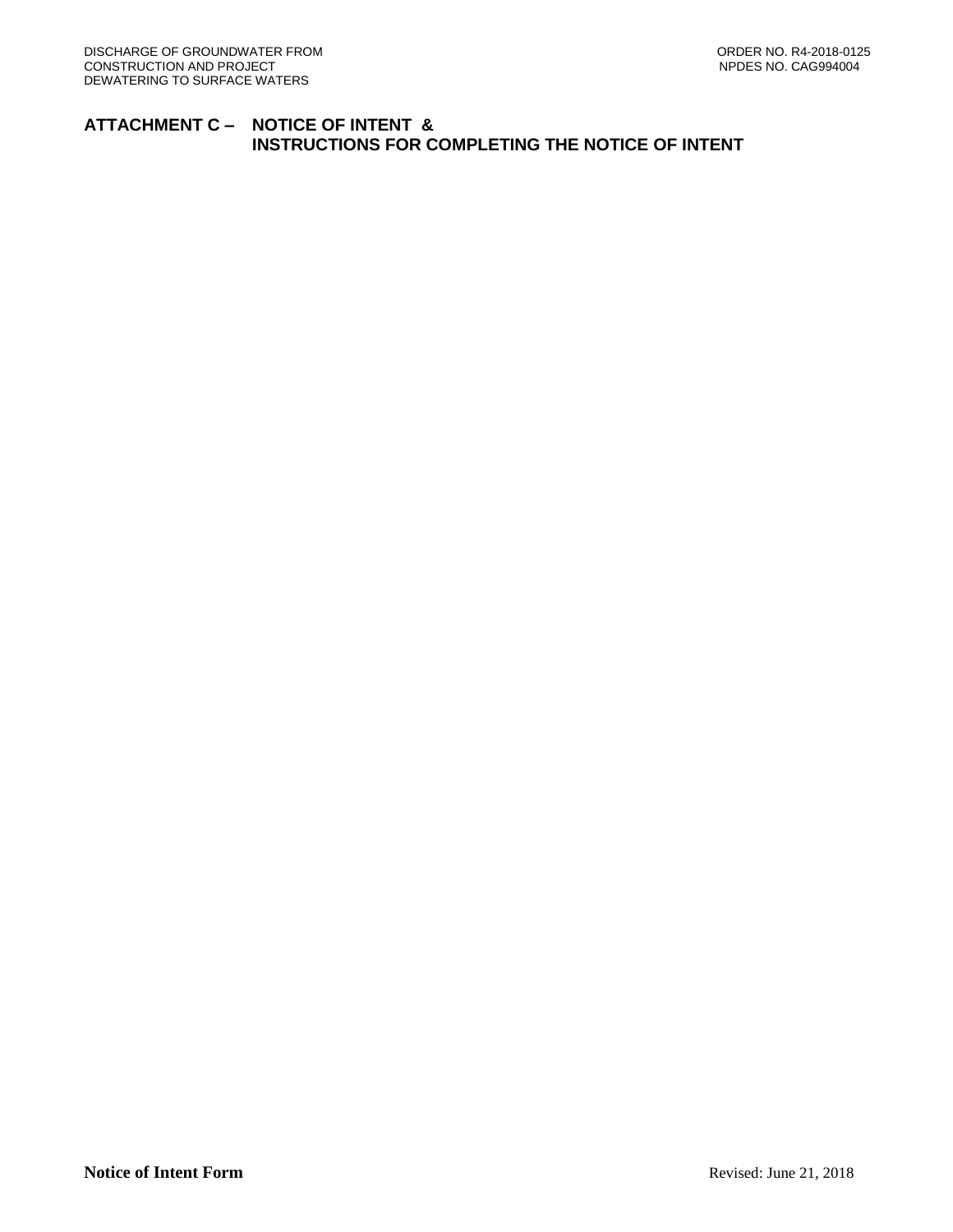



## Los Angeles Regional Water Quality Control Board

## **NOTICE OF INTENT**

#### TO COMPLY WITH GENERAL WASTE DISCHARGE REQUIREMENTS AND

## NATIONAL POLLUTANT DISCHARGE ELIMINATION SYSTEM PERMIT

Check only one item.

A. New Discharge B. Material Change C. Existing Discharge CI # \_\_\_\_\_\_\_\_\_\_\_\_\_

#### **SECTION II. OWNER/OPERATOR & FACILITY INFORMATION** A. OWNER

| A. UWNER                                                                             |           |                                       |                                                                             |            |                                |  |
|--------------------------------------------------------------------------------------|-----------|---------------------------------------|-----------------------------------------------------------------------------|------------|--------------------------------|--|
| Name/Agency                                                                          |           |                                       | <b>Contact Person</b>                                                       |            | <b>Title of Contact Person</b> |  |
| <b>Mailing Address</b>                                                               |           |                                       | <b>Email Address</b>                                                        |            |                                |  |
| City                                                                                 |           | County                                | <b>State</b>                                                                | <b>ZIP</b> | Phone                          |  |
|                                                                                      |           | B. OPERATOR (If different from owner) |                                                                             |            |                                |  |
| Name/Agency                                                                          |           |                                       | <b>Contact Person</b>                                                       |            | <b>Title of Contact Person</b> |  |
| <b>Mailing Address</b>                                                               |           | <b>Email Address</b>                  |                                                                             |            |                                |  |
| City                                                                                 |           | County                                | <b>State</b>                                                                | <b>ZIP</b> | Phone                          |  |
| C. FACILITY                                                                          |           |                                       |                                                                             |            |                                |  |
| Name of Facility                                                                     |           |                                       | Owner Type (check one)<br>1. City 2. County 3. State 4. Fed 5. D<br>Private |            |                                |  |
| <b>Address</b>                                                                       |           |                                       | Contact email address                                                       |            |                                |  |
| City                                                                                 |           | County                                | <b>State</b>                                                                | <b>ZIP</b> | Phone                          |  |
| D. STANDARD INDUSTRIAL CLASSIFICATION CODE (SIC) (4 digit code in order of priority) |           |                                       |                                                                             |            |                                |  |
| 1.)                                                                                  | (specify) |                                       | 2.)                                                                         | (specify)  |                                |  |
| Nature of Business (provide a brief description)                                     |           |                                       |                                                                             |            |                                |  |
|                                                                                      |           |                                       |                                                                             |            |                                |  |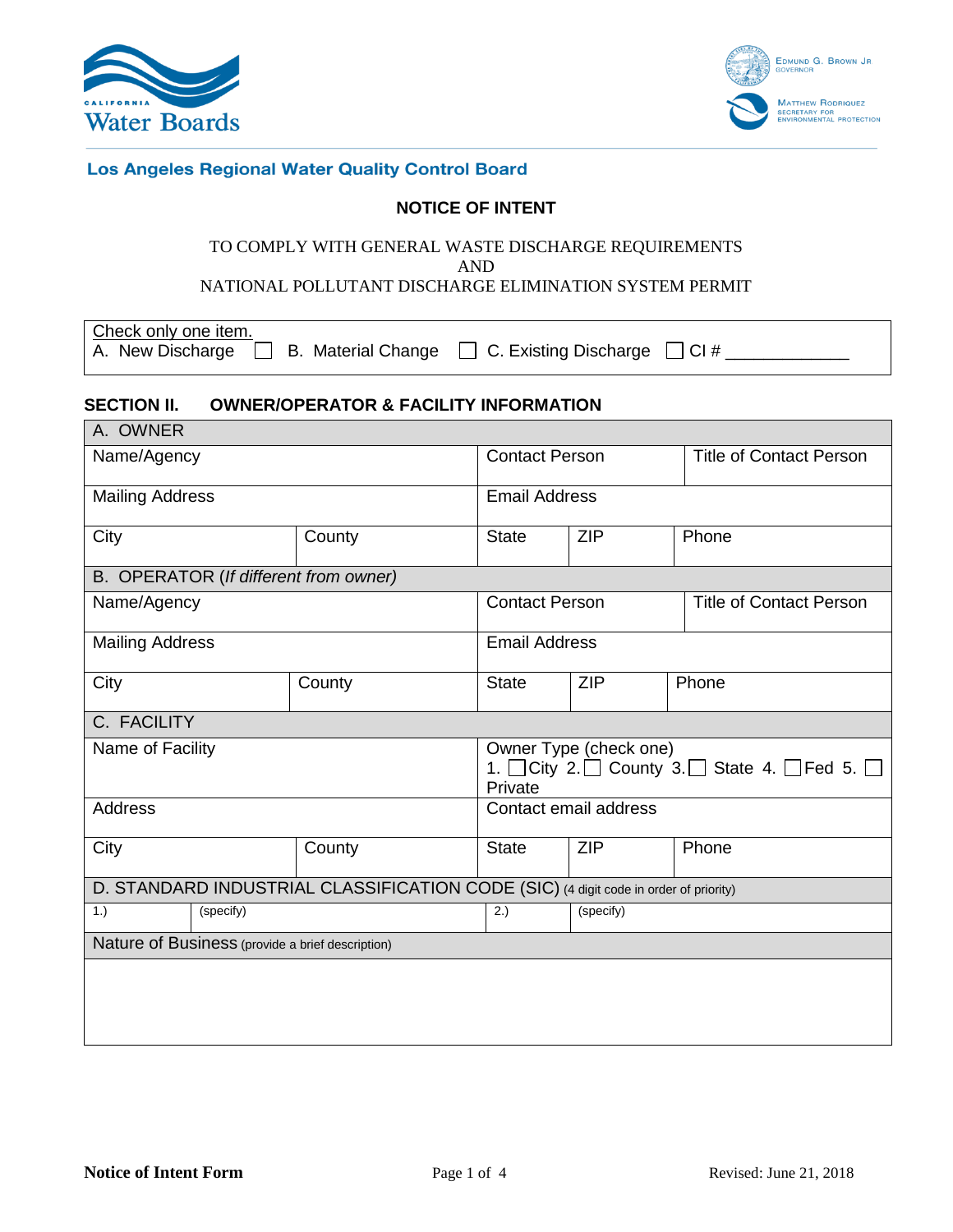## **SECTION III. APPLICABLE GENERAL PERMIT FOR DISCHARGE (Check only one item)**

- $\Box$  Volatile Organic Compounds Contaminated Groundwater (Order No. R4-2018-0087), Include Supplemental Analysis
- $\Box$  Wastewaters from Investigation and/or Cleanup of Petroleum Fuel Pollution (Order No. R4-2018-0086), Include Supplemental Analysis
- $\Box$  Discharges of Groundwater from Construction and Project Dewatering (Order No. R4-2018-0125), Include Supplemental Analysis
- $\Box$  Discharge of Nonprocess Wastewater (Order No. R4-2014-0060), Include Supplemental Analysis
- $\Box$  Hydrostatic Test Water (Order No. R4-2009-0068), Include Attachment A Screening Levels
- $\Box$  Discharges of Groundwater from San Gabriel Valley Groundwater Basin (Order No. R4-2014-0141)

## **SECTION IV. EXISTING REQUIREMENTS/PERMITS (Skip if not applicable)**

List any active Orders or Permits adopted by this Regional Water Board for the facility.

- A. Order No. **\_\_\_\_\_\_\_\_\_\_\_\_\_\_\_\_\_\_\_\_\_\_\_ \_\_\_\_\_\_\_\_\_\_\_\_\_\_\_\_\_\_\_\_\_\_\_ \_\_\_\_\_\_\_\_\_\_\_\_\_\_\_\_\_\_\_\_\_\_\_**
- **B. NPDES Permit(s)**

#### **SECTION V. OUTFALL AND RECEIVING WATER INFORMATION**

| <b>Outfall</b><br><b>Number</b> | Latitude |      |      | Longitude |      |      | <b>Receiving</b><br>Waterbody                 |
|---------------------------------|----------|------|------|-----------|------|------|-----------------------------------------------|
|                                 | Deg.     | Min. | Sec. | Deg.      | Min. | Sec. | (River, Stream, Channel, Lake, Coastal, etc.) |
|                                 |          |      |      |           |      |      |                                               |
|                                 |          |      |      |           |      |      |                                               |
|                                 |          |      |      |           |      |      |                                               |
|                                 |          |      |      |           |      |      |                                               |

## **SECTION VI.** PROJECT INFORMATION (attach additional sheets, if necessary)

| 1). Description of project and discharge                                                           |
|----------------------------------------------------------------------------------------------------|
|                                                                                                    |
|                                                                                                    |
|                                                                                                    |
|                                                                                                    |
|                                                                                                    |
|                                                                                                    |
|                                                                                                    |
| 2). Description of treatment process (Attach diagram showing the treatment process, if applicable) |
|                                                                                                    |
|                                                                                                    |
|                                                                                                    |
|                                                                                                    |
|                                                                                                    |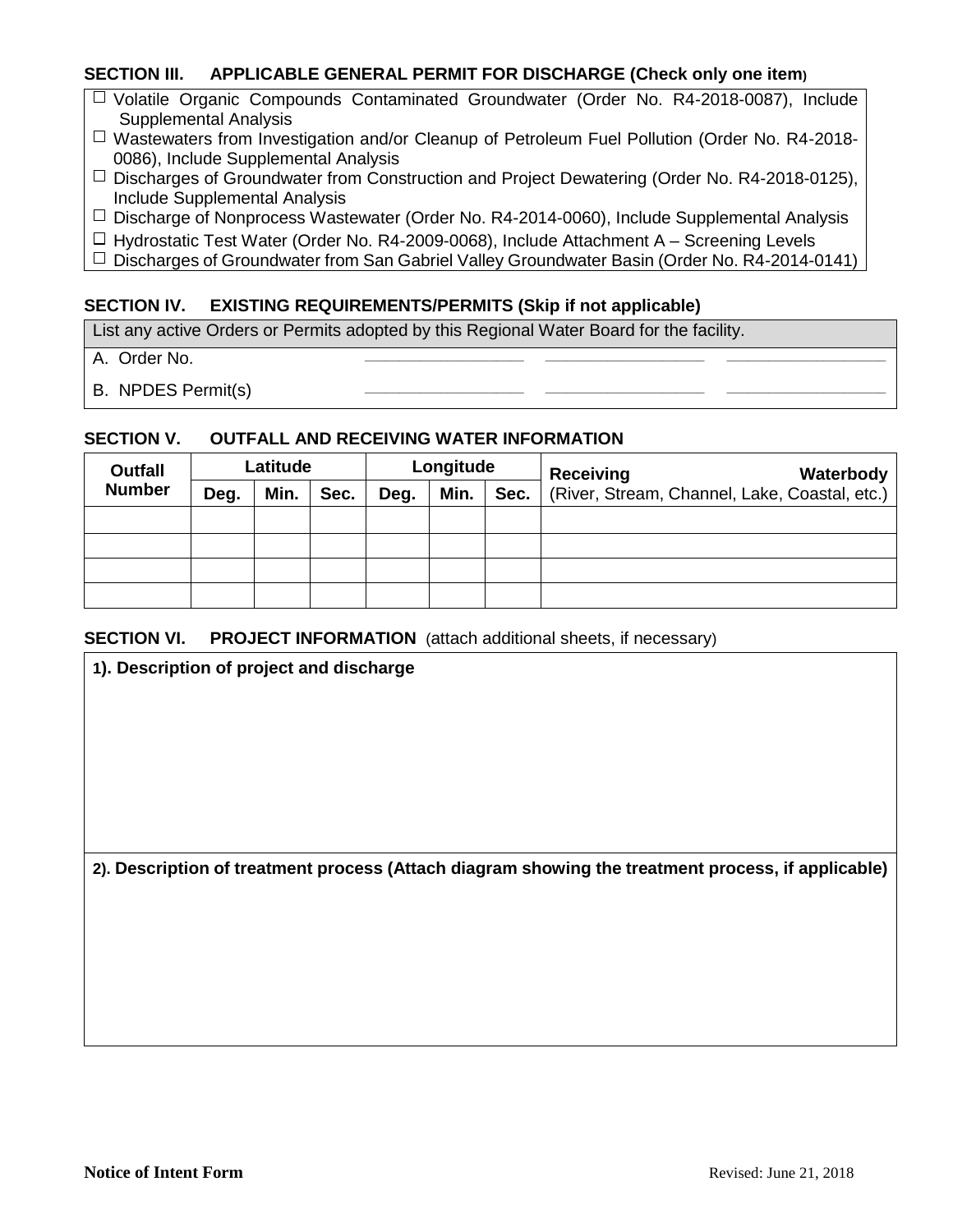**3). Summary of feasibility study on conservation, reuse, and/or alternative disposal methods of the wastewater. Where full or partial reuse is not possible, provide reasons why reuse cannot be achieved.**

| 4). Description of additive's composition |  |
|-------------------------------------------|--|
| 5). Proposed Maximum Discharge Flow       |  |
| 6). Proposed discharge startup date       |  |
| 7). Estimated discharge duration          |  |

## **SECTION VII. DISCHARGE QUALITY INFORMATION**

| This NOI requires that you obtain and analyze representative influent wastewater sample for the pollutants<br>listed on Attachment E.                               |     |     |  |  |  |
|---------------------------------------------------------------------------------------------------------------------------------------------------------------------|-----|-----|--|--|--|
| For Discharges Hydrostatic Test:                                                                                                                                    |     |     |  |  |  |
| Have you included a completed Attachment $A -$ Screening for Potential Pollutants of Concern in<br><b>Potable Water?</b>                                            |     |     |  |  |  |
| (Applies only to potable water related discharges.)                                                                                                                 | Yes | No. |  |  |  |
| For Discharges from all other sources:                                                                                                                              |     |     |  |  |  |
| Have you included a completed Supplemental Pollutants Analysis/Measurements Form?<br>(Complete the Quantitation Level column and attach laboratory analytical data) |     | Νo  |  |  |  |
| If No, explain:                                                                                                                                                     |     |     |  |  |  |
|                                                                                                                                                                     |     |     |  |  |  |
|                                                                                                                                                                     |     |     |  |  |  |
|                                                                                                                                                                     |     |     |  |  |  |
|                                                                                                                                                                     |     |     |  |  |  |

# **SECTION VIII. OTHER REQUIRED INFORMATION**

Provide a 7.5' USGS Quadrangle Map (Scale 1:24,000) showing the project location and identifying surface water to which you propose to discharge.

Fees: Have you included appropriate filing fee with this submittal? (Applicable to new enrollees only) Make checks payable to the Water Resources Control Board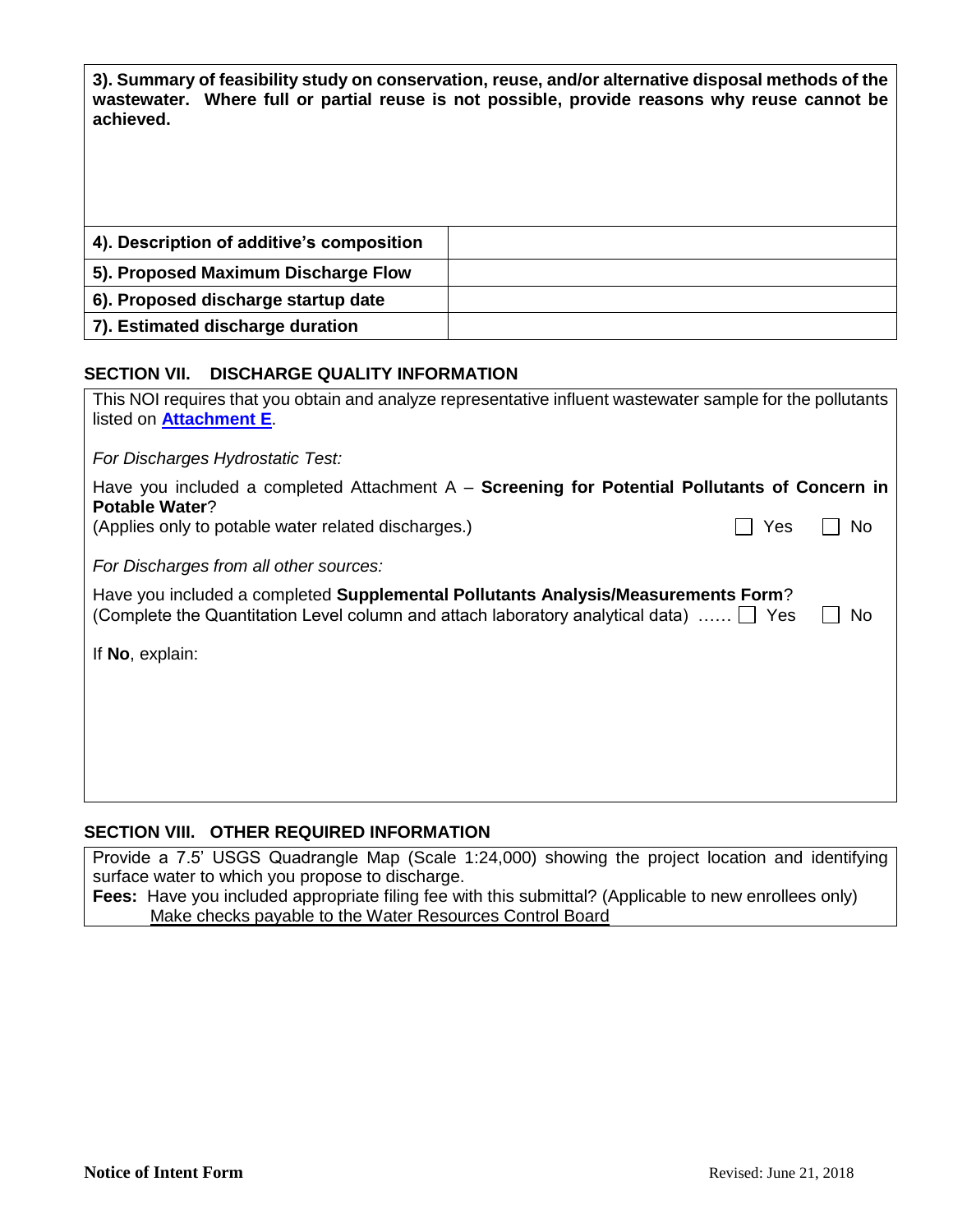## **SECTION IX. CERTIFICATION AND SIGNATURE (see appendix on who is authorized to sign)**

I certify under penalty of law that this document and all attachments were prepared under my direction or supervision in accordance with a system designed to assure that qualified personnel properly gather and evaluate the information submitted. Based on my inquiry of the person or persons who manage the system, or those persons directly responsible for gathering the information, the information submitted is, to the best of my knowledge and belief, true, accurate, and complete. I am aware that there are significant penalties for submitting false information, including the possibility of fine and imprisonment for knowing violations.

| <b>Printed Name of Person Signing</b> |  |
|---------------------------------------|--|

**Date** 

\_\_\_\_\_\_\_\_\_\_\_\_\_\_\_\_\_\_\_\_\_\_\_\_\_\_\_\_\_\_\_\_\_

**Signature** \_\_\_\_\_\_\_\_\_\_\_\_\_\_\_\_\_\_\_\_\_\_\_\_\_\_\_\_\_\_\_\_\_\_\_\_\_\_\_\_\_\_\_\_\_\_\_\_\_\_\_\_\_\_\_\_\_\_\_\_\_

Title \_\_\_\_\_\_\_\_\_\_\_\_\_\_\_\_\_\_\_\_\_\_\_\_\_\_\_\_\_\_\_\_\_\_\_\_\_\_\_\_\_\_\_\_\_\_\_\_\_\_\_\_\_\_\_\_\_\_\_\_\_

## **SECTION X. FORM SUBMITTAL**

Send this completed Notice of Intent to:

CALIFORNIA REGIONAL WATER QUALITY CONTROL BOARD, LOS ANGELES REGION 320 W. 4<sup>th</sup> Street, Suite 200 Los Angeles, CA 90013 **Attention: General Permit Unit**

Assistance with this form may be obtained by contacting the Regional Water Board at: Phone (213) 576-6600 Fax (213) 576-6660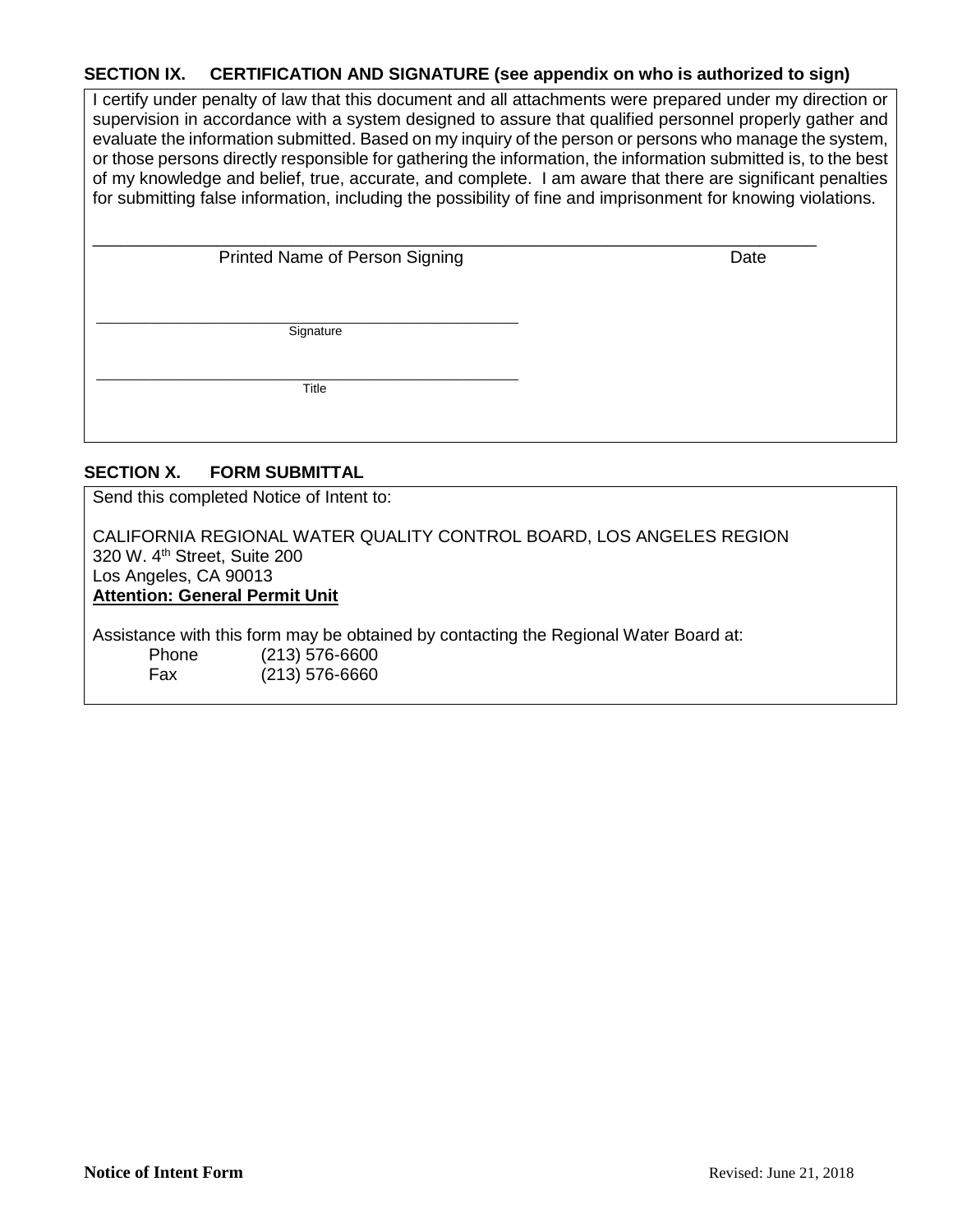# **INSTRUCTIONS**

## **FOR COMPLETING THE NOTICE OF INTENT FOR THE NATIONAL POLLUTANT DISCHARGE ELIMINATION SYSTEM (NPDES) GENERAL PERMITS FOR DISCHARGE OF WASTEWATERS TO SURFACE WATERS**

These instructions are intended to help you, the Discharger, complete the Notice of Intent (NOI) form for general permits. Please type or print clearly when completing the NOI form and the vicinity map(s).

One NOI should be submitted by each owner/operator to cover all proposed discharges within the boundaries of this Regional Water Board.

## *Section I. Discharge Status*

Please check appropriate box indicating whether this application is for new discharge, material change, or existing discharge. If it is an existing discharge, indicate four digit CI #.

# *Section II. Facility/Discharge Information*

## **A. Section II.A. Owner**

**Name/Agency** – The name (first and last)of the owner/operator of the facility. If the owner/operator is a company, corporation, etc., please put the name of the company, corporation, etc., in this space.

**Contact Person** – Please list the name (first and last) of the contact person for the owner/operator (agency, corporation, private business, etc.) listed above.

**Mailing Address** – The street number and street name where mail and correspondence should be sent (P.O. Box is acceptable).

**E-mail Address –** Please list the e-mail address of the contact person for the owner (agency, corporation, private business, etc.) listed above.

**City, County, State, Zip Code** – The city, county, state, Zip code that apply to the mailing address given.

**Title of Contact Person** – The official company title of the contact person.

**Phone** – The daytime telephone number of the contact person.

## **B. Section II.B. Operator (if different from owner)**

**Name/Agency** – The name (first and last)of the owner/operator of the facility. If the owner/operator is a company, corporation, etc., please put the name of the company, corporation, etc., in this space.

**Contact Person** – Please list the name (first and last) of the contact person for the owner/operator (agency, corporation, private business, etc.) listed above.

**Mailing Address** – The street number and street name where mail and correspondence should be sent (P.O. Box is acceptable).

**E-mail Address –** Please list the e-mail address of the contact person for the owner or operator (agency, corporation, private business, etc.) listed above.

**City, County, State, Zip Code** – The city, county, state, Zip code that apply to the mailing address given.

**Title of Contact Person** – The official company title of the contact person.

**Phone** – The daytime telephone number of the contact person

## **C. Section II.C. Facility**

**Name** – The name (first and last) of the person responsible for this facility.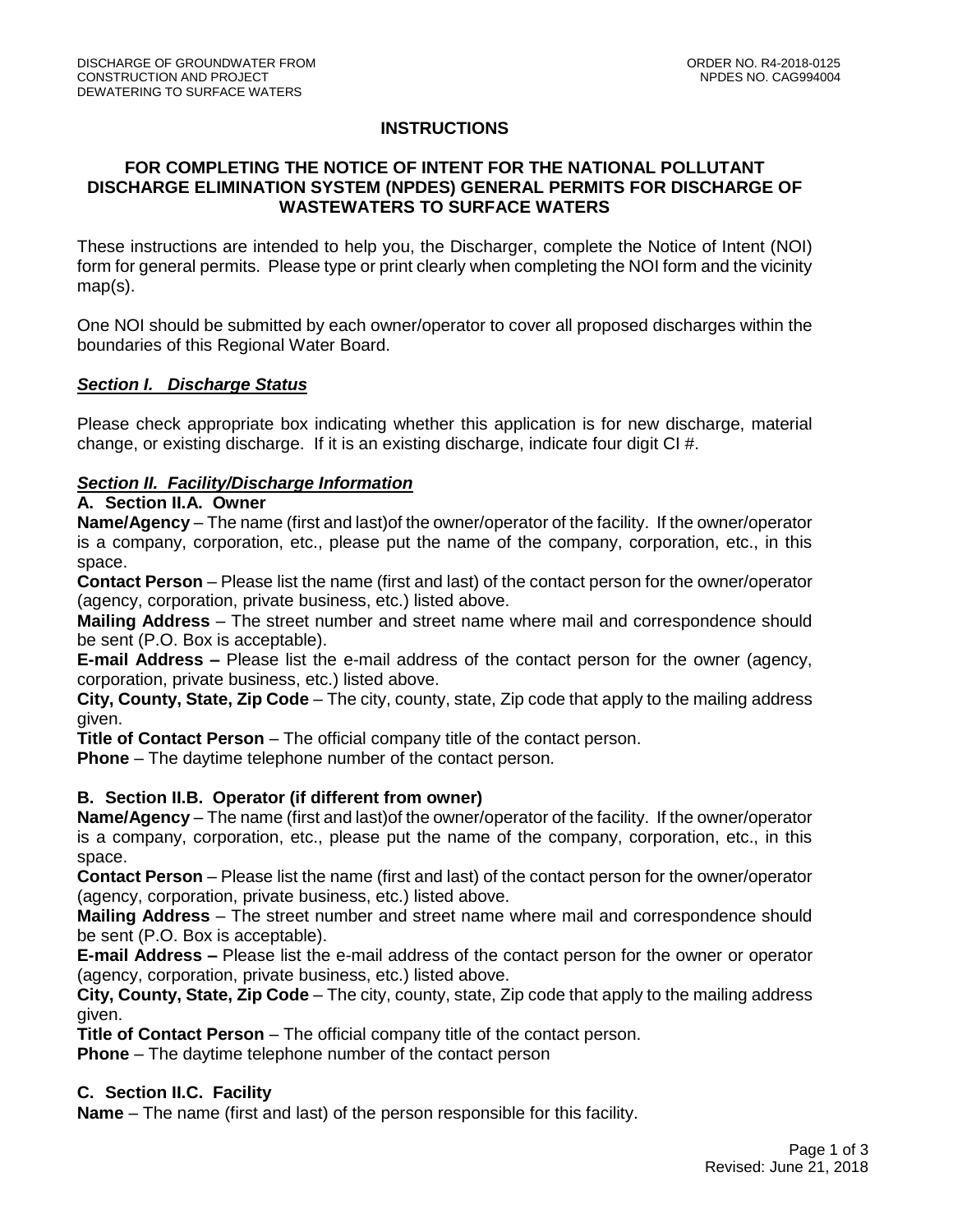**Address** – The street number and street name where the facility or actual discharge is located. Check the most appropriate ownership, City, County, State, Federal or Private.

**E-mail Address** – Please list the e-mail address of the contact person for the owner/operator (agency, corporation, private business, etc.) listed above.

**City, County, State, Zip Code** – The city, county, state, Zip code that apply to the facility address. **Phone** – The daytime telephone number of the person responsible for this facility.

## **Section II.D. Standard Industrial Classification (SIC)** (4 digit code in order of priority)

List, in descending order of significance, the 4—digit standard industrial classification (SIC) codes which best describe your facility in terms of the principal products or services you produce or provide. Also, specify each classification in words. These classification may differ from the SIC codes describing the operations generating discharge, air emissions, or hazardous wastes.

SIC code numbers are descriptions which may be found in the "Standard Industrial Classification Manual" prepared by the Executive Office of the President, Office of Management and Budget, which is available from the Government Printing Office, Washington, D. C.. Use current edition of the manual. If you have any question concerning the appropriate SIC code for your facility the NPDES Permitting Units of the Regional Water Quality Control Board.

## *Section III. Type of Discharge*

Check the appropriate box indicating the type of discharge for this facility. Check only one box.

## *Section IV. Existing Requirements/Permits*

If this facility has no existing permits or orders, skip this section. If the facility has any existing permits or orders, list it in the appropriate space provided.

## *Section V. Outfall and Receiving Water Information*

If the facility discharges into a storm drain, indicate the immediate receiving waterbody (listed in the Basin Plan) where the discharge drains into.

## *Section VI. Project Information*

Provide summary description of the project. Also describe the general characteristic of the discharge. If required, indicate the treatment process that would be needed to bring the discharge into compliance. Demonstrate that options of discharging to the sanitary sewer, conservation, reuse, and infiltration have been considered and found infeasible or that potential reuse is feasible. If additives are used in the project and/or treatment, briefly describe their compositions and provide corresponding Material Safety Data Sheet (MSDS) Form. Provide estimate of maximum discharge flow rate, proposed discharge startup date, and estimated discharge duration.

## *Section VII. Discharge Quality*

This NOI requires that you obtain and analyze for the pollutants listed on the *Supplemental Pollutants Analysis/Measurements* or*, Attachment E – Screening Levels for Potential Pollutants of Concern in Potable Water (applies to potable water related discharges only)*. Check the YES box if analytical result is attached. If not, provide reasons why it was not included. Note that processing of your NOI application may be delayed until this required information is provided.

## *Section VIII. Other Required Information*

Attach to this application a topographic map (7.5' USGS Quadrangle Map, Scale 1:24,000) of the area. The map must show the outline of the facility.